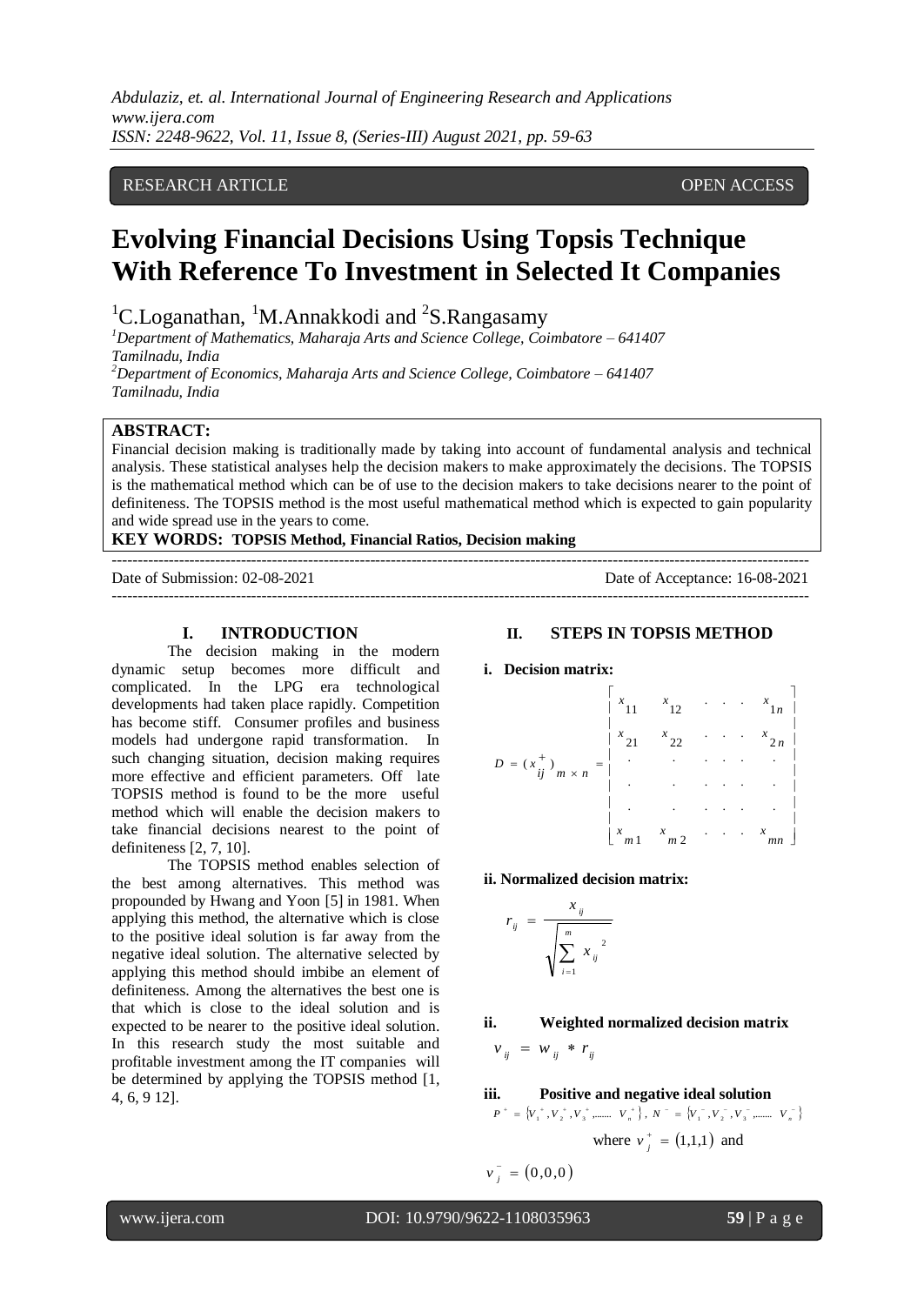### **iv. Separation Measure**

$$
d_i^+ = \sum_{j=1}^n d(v_{ij}, v_j^+), i = 1, 2, \dots, m
$$

$$
d_i^- = \sum_{j=1} d(v_{ij}, v_j^-), j = 1, 2, \dots, n
$$
  
**v** The closeness co-efficient

$$
d_{ij}^T
$$

$$
CC_{i} = \frac{a_{i}}{d_{i}^{+} + d_{i}^{-}}, i = 1, 2, 3, \dots, m
$$

### **III. NUMERICAL EXAMPLE**

The investment decision making criteria in IT companies are evaluated on the basis of four variables. These variables are extended by  $A_1$ ,  $A_2$ ,  $A_3$ ,  $A_4$ ,  $A_5$ ,  $A_6$ ,  $A_7$ ,  $A_8$ ,  $A_9$  and  $A_{10}$  and

the committee of three investors  $D_1$ ,  $D_2$  and  $D_3$ has been formed to proceed with an evaluation to find out the appropriate [14].

- (1) Return on Equity  $(C_1)$
- (2) Current Ratio  $(C_2)$
- (3) Debt Ratio (*C* 3 )
- (4) Earnings per share  $(C_4)$

The assessment of the criteria by the decision makers are given in the following table.

|       |             | $C_{1}$ | $C_{2}$ | $C_{3}$ | $C_{_4}$ |
|-------|-------------|---------|---------|---------|----------|
|       | $A_{1}$     | 0.35    | 3.66    | 0.004   | 0.21     |
|       | $A_{2}$     | 0.32    | 4.03    | 0.000   | 0.17     |
|       | $A_3$       | 0.21    | 2.24    | 0.022   | 0.15     |
|       | $A_{4}$     | 0.27    | 2.16    | 0.01    | 0.15     |
| $D =$ | $A_5$       | 0.21    | 1.78    | 0.02    | 0.14     |
|       | $A_{6}$     | 0.17    | 3.79    | 0.00    | 0.30     |
|       | $A_{7}$     | 0.16    | 3.08    | 0.06    | 0.23     |
|       | $A_{8}$     | 0.21    | 3.0     | 0.02    | 0.19     |
|       | $A_{\rm q}$ | 0.37    | 1.24    | 0.02    | 0.23     |
|       | $A_{10}$    | 0.20    | 1.52    | 0.61    | 0.08     |

# **Table 1: Initial matrix**

The normalized decision matrix  $R = (r_{ij})$  is calculated, then for each criterion is given in the table below:

~

|              |                |      | C,   | $C_{3}$ |      |
|--------------|----------------|------|------|---------|------|
|              | A <sub>I</sub> | 0.14 | 0.14 | 0.01    | 0.12 |
| $R = r_{ij}$ | $A_2$          | 0.13 | 0.15 | 0.00    | 0.1  |
|              | $A_3$          | 0.13 | 0.08 | 0.03    | 0.09 |
|              | $A_4$          | 0.11 | 0.08 | 0.01    | 0.09 |

**Table 2: The normalized decision matrix**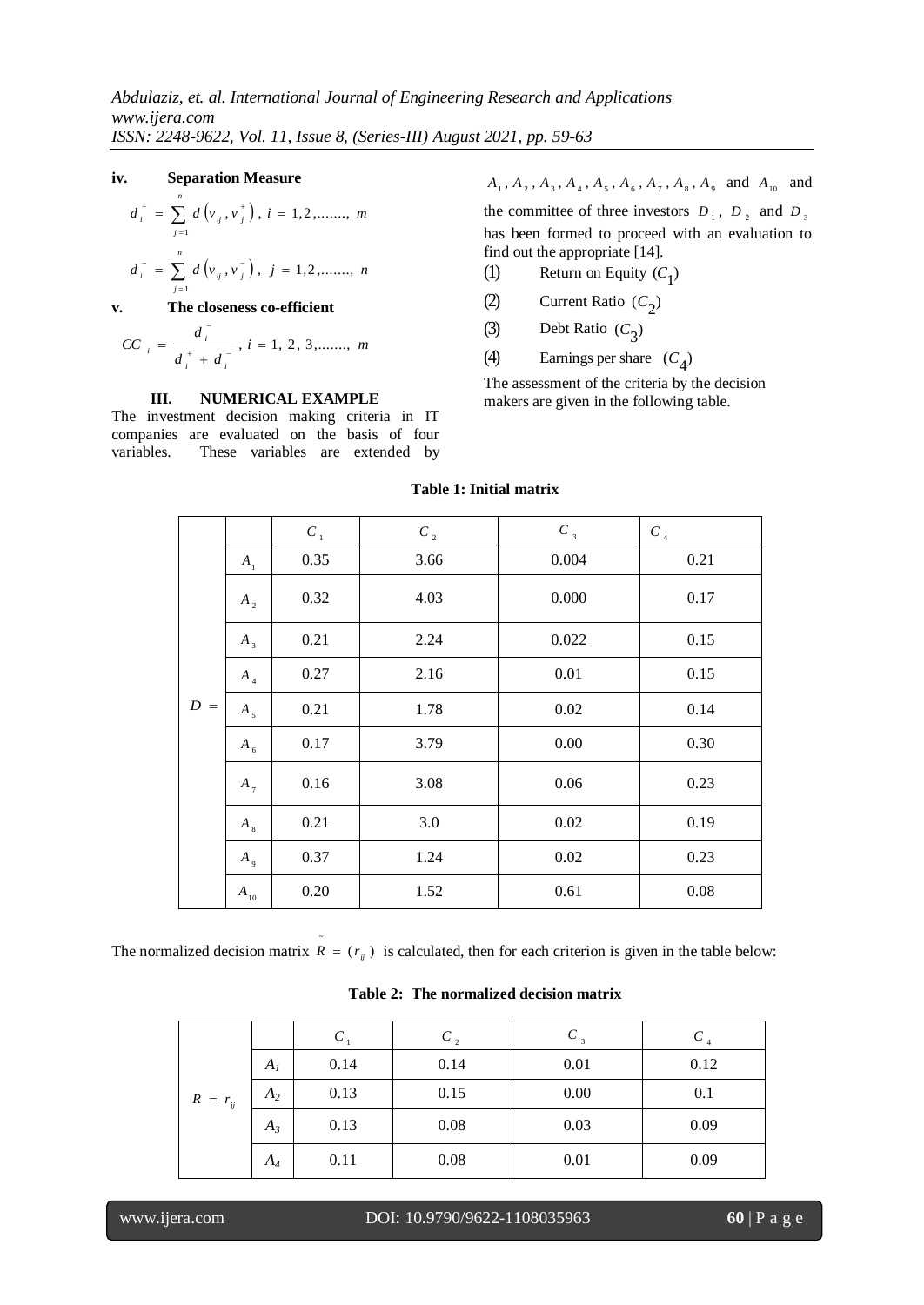*Abdulaziz, et. al. International Journal of Engineering Research and Applications www.ijera.com*

| $A_5$    | 0.09 | 0.07 | 0.03 | 0.08 |
|----------|------|------|------|------|
| $A_6$    | 0.07 | 0.14 | 0.00 | 0.18 |
| $A_7$    | 0.06 | 0.12 | 0.08 | 0.14 |
| $A_8$    | 0.09 | 0.11 | 0.03 | 0.11 |
| $A_{9}$  | 0.15 | 0.05 | 0.03 | 0.14 |
| $A_{10}$ | 0.08 | 0.06 | 0.79 | 0.05 |

*ISSN: 2248-9622, Vol. 11, Issue 8, (Series-III) August 2021, pp. 59-63*

Calculating the normalized decision matrix  $V = |v_{ij}|$ J  $\begin{pmatrix} 1 \\ v_{ij} \end{pmatrix}$ l  $\tilde{V} = \begin{pmatrix} \tilde{v} \\ \tilde{v} \\ \tilde{v} \end{pmatrix}$  for each criterion and reducing to three terms, we get:

|              |                | $C_{1}$ | $C_{2}$ | $C_{3}$ | $C_{4}$ |
|--------------|----------------|---------|---------|---------|---------|
|              | A <sub>1</sub> | 7.899   | 6.3574  | 0.0374  | 4.9     |
|              | A <sub>2</sub> | 7.2072  | 7.0000  | 0.0000  | 3.9669  |
|              | $A_3$          | 4.7281  | 3.8906  | 0.047   | 3.5     |
|              | $A_4$          | 6.0784  | 3.752   | 0.0929  | 3.5     |
| $V = v_{ii}$ | $A_5$          | 4.7281  | 3.0919  | 0.1859  | 3.2669  |
|              | $A_6$          | 3.6018  | 6.5828  | 0.0000  | 7.000   |
|              | $A_7$          | 3.6019  | 5.3501  | 0.5579  | 5.3669  |
|              | $A_8$          | 4.7281  | 5.2108  | 0.1859  | 4.4331  |
|              | $A_9$          | 8.33    | 2.1539  | 0.1859  | 5.3669  |
|              | $A_{10}$       | 4.5023  | 2.6404  | 5.67    | 1.8669  |

**Table 3: weighted normalized decision matrix**

Take the fuzzy positive and fuzzy negative ideal solutions to be  $P^+ = \{V_1^+, V_2^+, V_3^+, \dots, V_n^+\}$  $P^{\text{+}} = \{V_{1}^{\text{+}}, V_{2}^{\text{+}}, V_{3}^{\text{+}}, \dots \quad V_{n}^{\text{+}}\}$  $N^{-} = \{V_1^{-}, V_2^{-}, V_3^{-}, \dots \dots V_n^{-}\}$  respectively such that  $V_i^{+} = (1,1,1)$  $v_j^+ = (1, 1, 1)$  and  $v_j^- = (0, 0, 0)$  $v_{\,\,j}^{\,-}=\left(0,0,0\right).$ 

Now the distance of each alternative  $A_i$  from the positive solution is  $d_i^* = \sum d(v_i, v_j^*)$ ,  $i = 1, 2, \dots, m$ *n j*  $\boldsymbol{v}_i^{\text{\tiny T}} \ = \ \sum \ \, d\left(\boldsymbol{v}_{i j}^{\text{\tiny T}} \, , \boldsymbol{v}_{j}^{\text{\tiny T}} \, \right), \ i = 1, 2, \ldots \ldots \text{,}$ 1  $= \sum d(\nu_{ii}, \nu_{ii}^+)$ ,  $i =$  $\overline{a}$  $i<sup>+</sup>$  =  $\sum$ *n*

and the distance of each alternative  $A_i$  from the negative solution is  $d_i = \sum d(v_{ij}, v_i)$ ,  $j = 1, 2, \dots, n$ *j*  $\bar{i} = \sum d\left(v_{ij}, v_{j}^{-}\right), \; j = 1, 2, \ldots,$ 1  $= \sum d(v_{ij}, v_{ij}^{-})$ , j =  $\overline{a}$  $\mathbf{v}_i^{\top} = \sum d(v_{ij}, v_{j}^{\top}), j = 1, 2, \dots, n$ 

Therefore, the separation measures from the positive and negative solutions are calculated as given under:

|              | ----------<br>--<br>--- -- -- -- -- --- - --- - -- - |        |
|--------------|------------------------------------------------------|--------|
| Alternatives | u                                                    |        |
| 41           | 3.4495                                               | 0.0187 |
|              | 3.1036                                               |        |
|              |                                                      |        |

|  | <b>Table: 4 Separation measures</b> |  |
|--|-------------------------------------|--|
|--|-------------------------------------|--|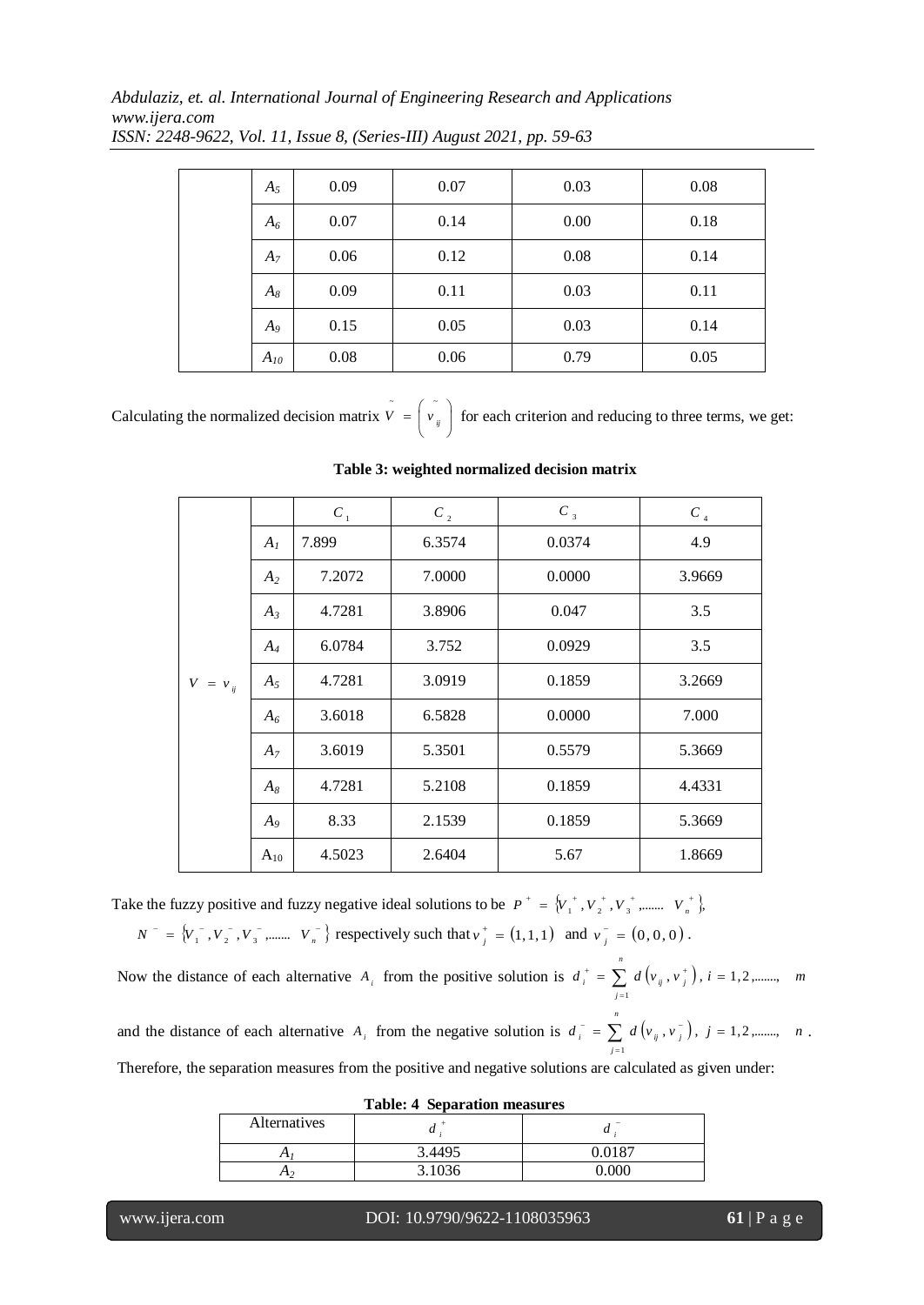*Abdulaziz, et. al. International Journal of Engineering Research and Applications www.ijera.com*

| $A_3$    | 1.8641 | 0.1024 |
|----------|--------|--------|
| A4       | 2.5392 | 0.0465 |
| $A_5$    | 1.8641 | 0.093  |
| $A_6$    | 3.0000 | 0.00   |
| $A_7$    | 2.1835 | 0.2789 |
| $A_8$    | 2.1054 | 0.0929 |
| $A_{9}$  | 3.665  | 0.0929 |
| $A_{10}$ | 2.335  | 0.9335 |

*ISSN: 2248-9622, Vol. 11, Issue 8, (Series-III) August 2021, pp. 59-63*

The closeness coefficient  $CC_i = \frac{a_i}{t_i}$  $\overline{a}$  $^{+}$  $=$ *i i i*  $d_i^+$  +  $d$ *d CC*

 $CC_{6}$  = 0.000 ,  $CC_{7}$  = 0.1133 ,  $CC_{8}$  = 0.0423 ,  $CC_{9}$  = 0.047 ,  $CC_{10}$  = 0.2856  $CC_{1}$  =  $0.0054$  ,  $CC_{2}$  =  $0.000$  ,  $CC_{3}$  =  $0.0521$  ,  $CC_{4}$  =  $0.018$  ,  $CC_{5}$  =  $0.0475$ 

### **IV. RESULT**

According to the closeness co-efficient [17], the ranking order of the three alternatives is  $A_{10} > A_7 > A_3 > A_5 > A_8 > A_9 > A_4 > A_1 > A_2 > A_6$ . Therefore the last alternative is the company  $A_{10}$ .

### **V. CONCLUSION**

In the modern competitive world both internal and external factors interact and influence the financial decisions taken by the investors. The study confines to the internal factors which decides the fundamental strength of IT companies. The external factors which are beyond the control have not been considered in this study. They are also responsible for the volatile and the highly fluid capital market. TOPSIS is one of the suitable method of all the available alternatives in the complex and conflicting situations.

### **REFERENCES**

- [1]. Demireli.E, TOPSIS multi-criteria decisionmaking method: An examination on state owned commercial banks in Turkey, *Journal of Entrepreneurship and Development,* 5(1) (2010), pp: 101-112.
- [2]. Ertugrul.I and Karakasoglu, Performance evaluation of Turkish cement firms with fuzzy analytic hierarchy process and TOPSIS methods, *Expert Systems With Applications,* 36 (2009), pp: 702-715.
- [3]. Feng.C and Wang.R.T, Performance evaluation for airlines including the consideration of financial ratios, *Journal of Air Transport Management*, 6 (2000), pp: 133-142.
- [4]. Garcia-Cascales.M.S and Lamata.M.T, On rank reversal and TOPSIS method, *Mathematical and Computer Modeling*, 56(5) (2012), pp: 123-132.
- [5]. Hwang.C.L and Yoon.K, Multiple attribute decision making: Methods of applications, 1981, *Springer-Verlag, New York.*
- [6]. Jadidi.O, Firouzi.F and Bagliery.E, TOPSIS method for supplier selection problem, *International Journal of Social*, *Behavioral, Educational, Economic, Business and Industrial Engineering*, 4(11) (2010), pp: 198 - 200.
- [7]. Kemal Eyuboglua and Pelin Celinkb, Financial performance evaluation of Turkish energy companies with fuzzy AHP and fuzzy TOPSIS methods, *Business and Economics Research Journal*, 7 (2016), pp: 21-37.
- [8]. Magnier.A and Tejas-Hibernate.J, Technology and Trade: Empirical evidence for the major five industrialized countries, *Review of World Economics*, 3 (1994), pp: 266-287.
- [9]. Mahmoodzadeh.S, Shahrabi.J, Pariazar.M and Zaeri.M.S, Project selection by using fuzzy AHP and TOPSIS technique, *International Journal of Industrial and Manufacturing Engineering*, 1(6) (2007), pp: 270-275.
- [10]. Rohit Kumar, Financial Performance Evaluation of Cement-Majors in India: An Application of TOPSIS method, *Asian Journal of Technology and Management Research*, 6 (2016), pp:
- [11]. Saaty.T.L, How to make a decision: The analytic hierarchy process, *Interfaces*, 24(6) (1994), pp:19-43.